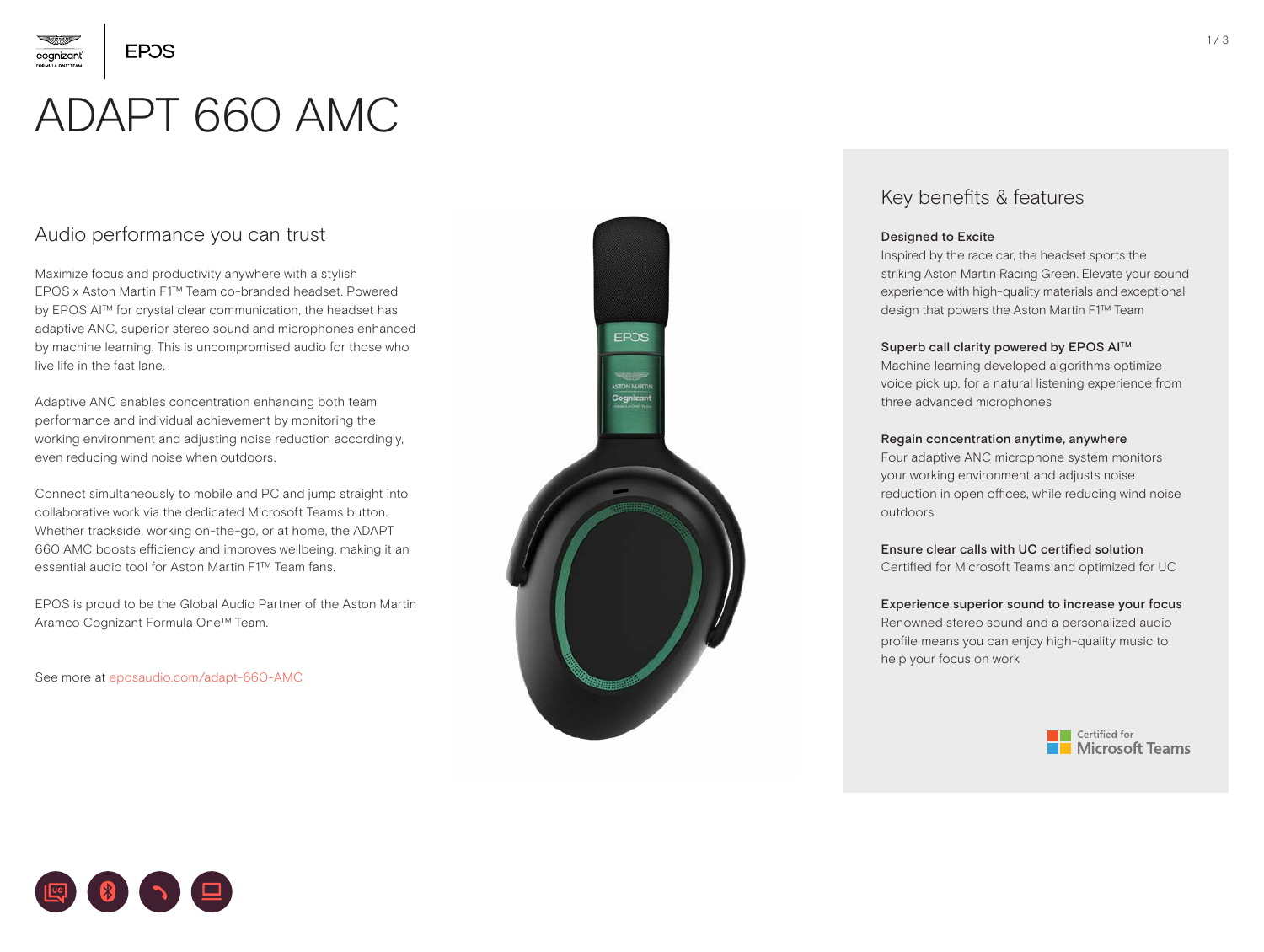

## ADAPT 660 AMC

## Product data

#### General

| Wearing style        | Over-ear, double-sided headband                                                                                       |
|----------------------|-----------------------------------------------------------------------------------------------------------------------|
| Headset weight       | 227 g / 8 oz.                                                                                                         |
| Transducer principle | Dynamic, closed                                                                                                       |
| Connectivity         | Bluetooth <sup>®</sup> 5.0, audio cable (2.5 mm and 3.5 mm jack plugs),<br>USB-A/USB-C cable with micro-USB connector |
| Supported codecs     | AptX™, AptX™ low latency, AAC, SBC                                                                                    |
| Warranty             | 2 years                                                                                                               |

#### Audio

| Speaker frequency response      | 17 - 23.000 Hz                                      |  |
|---------------------------------|-----------------------------------------------------|--|
| Microphone type                 | Digital MEMs beamforming microphone (3 microphones) |  |
| Microphone frequency response   | 150 - 6.800Hz                                       |  |
| Impedance active                | 490 ohms / Passive 46 ohms                          |  |
| Sound pressure level (SPL)      | Max. 118 dB limited by EPOS ActiveGard®             |  |
| Total harmonic distortion (THD) | <0.5% (1kHz, 100dB)                                 |  |
| Contact pressure                | 3 N                                                 |  |
| Noise cancellation              | Hybrid adaptive ANC technology with 4 microphones   |  |
| Total noise attenuation         | Up to 30 dB                                         |  |

## **Technical** Charging time 3 hours Standby time Up to 15 days Battery time Up to 30 hours\* Range Up to 25 m / 82 ft (device dependent) Touch control Yes Voice prompts Yes (EN, DE, FR, ES, ZH, JA, KO) Sound effect modes Yes (club, movie, speech, director-user defined) Content of delivery What's in the box **ADAPT 660 AMC headset, BTD 800 USB-A dongle, USB cable** with micro-USB connector, audio cable (2.5 mm and 3.5 mm jack plugs), carry case, safety guide, compliance sheet Software EPOS devices can be managed with following Software solutions: EPOS Connect Conduct firmware updates and configure headsets for personal audio preferences. EPOS Connect works for Windows, Mac® and VDI/Thin client environments: eposaudio.com/software-epos-connect EPOS Manager **Manage, update and configure EPOS audio devices from** any location - For both cloud and on-premises solutions:

eposaudio.com/software-epos-manager

\* ANC on, Bluetooth® off